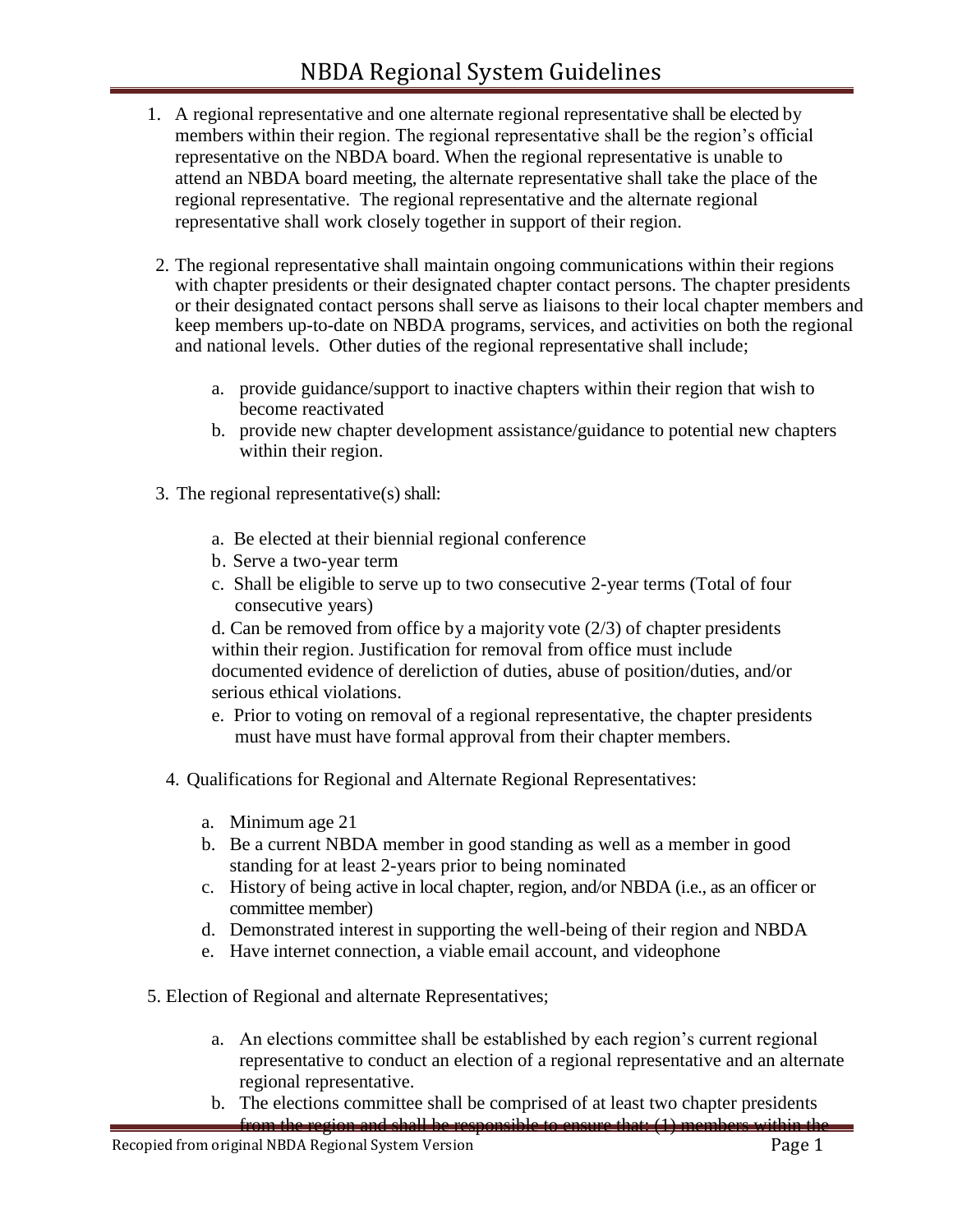# NBDA Regional System Guidelines

region are members in good standing and eligible to vote; (2) candidates for the regional and alternate representative positions are members in good standing and meet the qualifications as listed in section 4 above; and (3) to conduct the election of a regional and an alternate regional representative.

- c. The NBDA secretary shall provide the elections committee with an up-to-date list of members from each chapter in the region. The membership list shall verify those who are current NBDA members in good standing as well as NBDA members in good standing for at least two years preceding the year of the regional conference.
- 6. Regional Fund: The regional system treasurer shall be responsible for overseeing and managing each region's regional fund. The regional fund shall be used to cover the travel expenses of the regional representative to attend NBDA board meetings (or the alternate regional representative in the event the regional representative is unable to attend a board meeting). Chapters in a region ma y request an amount of up to \$100.00 per year to help sponsor a workshop or educational event to support their members and the local community or they may agree to use a reasonable amount of their region funds to support workshops or training to benefit their region such as sponsoring speakers at a regional conference. Regions may also use their regional funds to invite NBDA officers as guest speakers or workshop presenters at their regional conferences. Chapters shall submit to their regional representative a request to use regional funds for an educational event or workshop. The regional representative shall then share the request with the chapter presidents in his/her region and request their approval.
- 7. Chapter activity reports: The local chapters in a region shall submit quarterly activity reports to the regional representative in March, June, September, and December. The activity reports shall include information on workshops and educational programs sponsored by a chapter to benefit its members and members of the community in the city/state where the chapter is located. These reports will then be submitted to the NBDA Treasurer in order for the Treasurer to prepare an annual report for the Combined Federal Campaign (CFC). The CFC annual reports are due by November 15 each year.
- 8. Regional Representative Meeting Attendance: The regional representative shall represent his/her region at NBDA board meetings, and their regional conferences and regional cookouts. The regional representative shall inform the chapter presidents in his/her region of plans for travel and meeting attendance and shall request the approval of chapter presidents.
- 9. The regional representative expenses (lodging, transportation, meals) will be covered by the region's regional fund. Transportation includes travel by air, train, or personal car. If a rental car is needed, then there shall be a group need such as when other transportation options are not available. For regional representative attended at the national conference, the NBDA combo ticket shall be charged to NBDA's expenses.
- 10. Regions may host their regional cookouts and the cookouts can include presentations, workshops, or information sharing meetings. The regional fund may be used to cover the regional representative's travel to regional cookouts for the representing the NBDA board,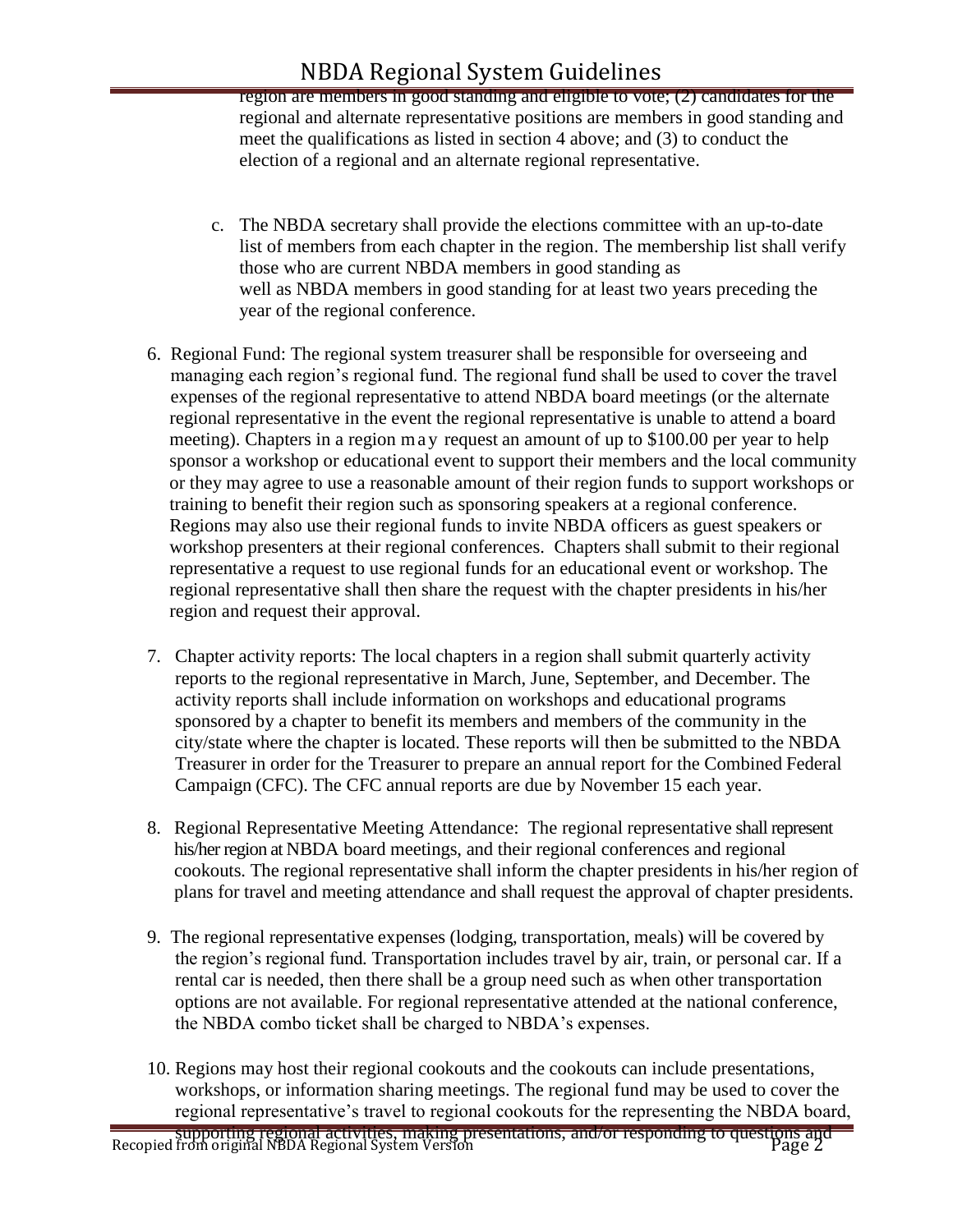concerns from members.

### **Regional Fees:**

- 1 . Each chapter shall submit an annual fee, every year, by January 15 to the regional system treasurer. Chapters shall make checks, money orders, or cashier's checks payable to **NBDA** when submitting payment for regional fees.
- 2. Each chapter shall pay an annual regional fee of at least \$200 per year. Each region can vote at their biennial regional conference to increase the regional fee if needed (i.e., if the number of active chapters in a region is reduced to at least three due to an increase in the number of inactive chapters in a region)
- 3. Late payment of fee will incur penalties; beginning 6 months after January 15 due date (July 15), there will be a \$10.00 monthly charge, up to December 15, then the chapter will become an inactive chapter. If a chapter decides to re- submit regional fees after the December 15 inactive chapter date, there will be an additional payment of \$60.00 to activate your chapter, plus your regional fee.
- 4. A waiver of the fees for penalties requires approval by the NBDA Board.
- 5. Each local chapter is responsible for ensuring payment of the membership dues for each of their members to NBDA. Membership dues shall be due each year by or before May 10. Chapters do not need to wait until May 10 to submit payment of member dues to NBDA. Chapters can submit payment of membership dues for each of their members to NBDA any month before May 10.

#### **Regional Conferences:**

- 1. Each region shall host a regional conference every two-years on even number years. NBDA shall host its national conference every two-years on odd number years.
- 2. The regional conference shall be viewed as less formal than the NBDA national conference. Regional conferences shall be held for one or two days and the program shall include presentations, workshops, regional business meetings, and meals (i.e., lunch, dinner). Major events such as a banquet and a pageant are not required. Entertainment programs such as a dance or an artistic performance are optional.
- 3. The regional representative shall work closely with the regional host planning committee to oversee and monitor the regional conference, including all conference related revenues from fundraising, sponsors, and registration fees. If the chapter hosts at a hotel, prior to any signature, the contract needs to be reviewed by NBDA Board and regional system treasurer). The NBDA secretary shall provide the regional representative, local host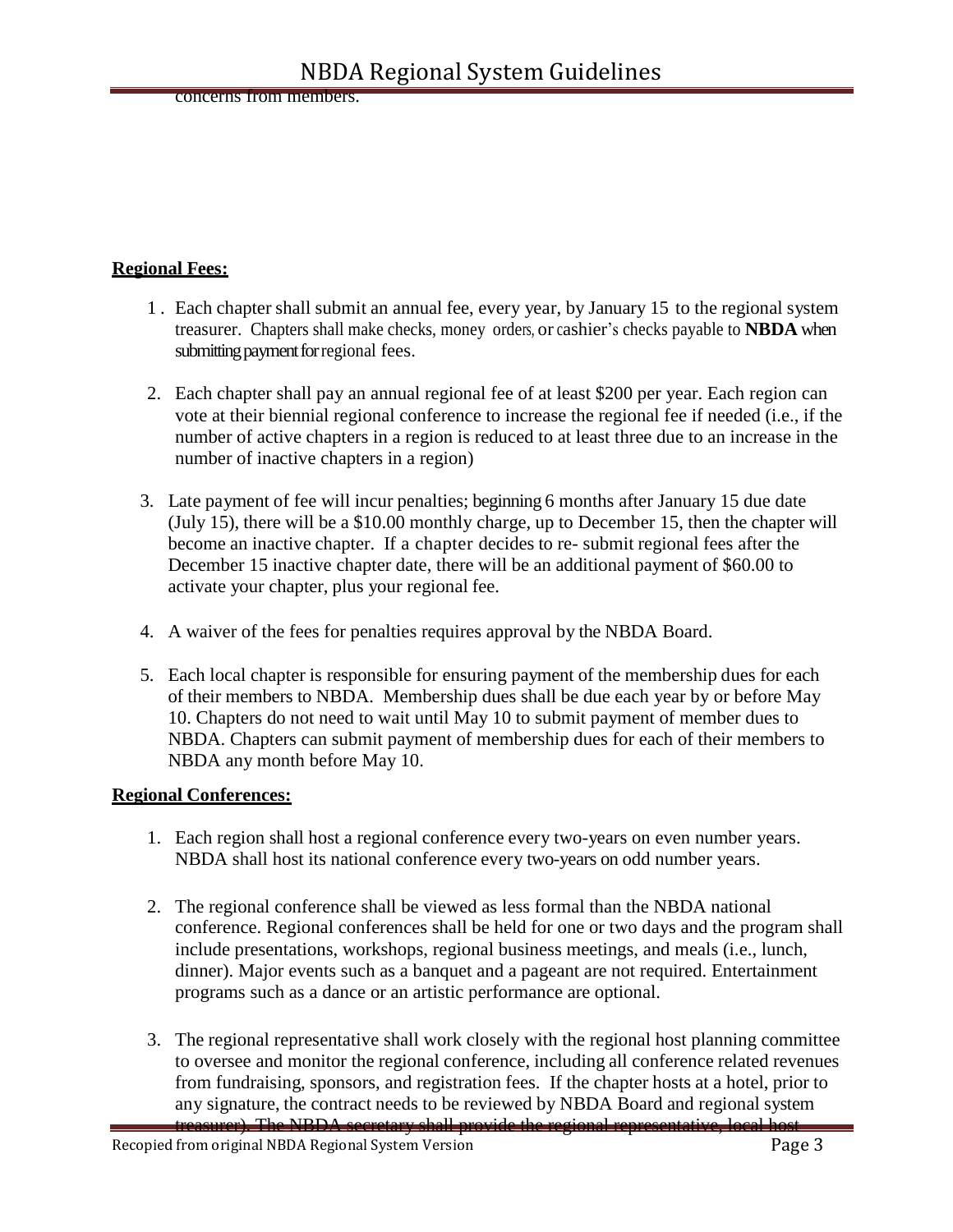## NBDA Regional System Guidelines

chairperson, and the registration coordinator with an up-to-date list of members from each chapter in the region. The membership list shall verify those who are current NBDA members in good standing as well as NBDA members in good standing for at least two years preceding the year of the regional conference

- 4. The regional representative's expenses (lodging, transportation & meals) shall be paid for by regional system fund and the combo will be covered by the host chapter.
- 5. NBDA will cover travel and lodging of NBDA officers who attend regional conferences to represent NBDA and to promote NBDA national visibility. If a regional host chapter chooses to invite an NBDA officer to their regional conference as a workshop presenter or guest speaker, then the host chapter shall cover the NBDA officer's expenses (lodging, travel, and meals) through either regional conference funds or through their regional system funds.
- 6. Profit-sharing between the host chapter and chapters in the region is required. All revenues are to be divided among the host chapter and the chapters in the region according to an agreed upon profit-sharing formula agreed to the regional membership. The original 2004 regional system guidelines permitted each region to decide and vote of their preference for profit sharing ratio on revenue earned at biennial regional conferences The regions could choose to divide the profits from the regional conference using one the following agreed upon profit sharing formulas: 40% host/60% divided among local chapters, 50/50 split between host chapter and local chapters, or 60% host chapter and 40% among local chapters. Beginning with the first regional conferences in 2006, a majority of the regions voted for a 60/40 profit sharing (60% to host chapter and 40% split among eligible member chapters in the region). Chapters that had not paid their annual regional fee by the date of their region's regional conference were not eligible for profit sharing. At the national NBDA conference in Charlotte, NC in 2009, the general membership voted for an 80/20 profit sharing that became effective during the 2010 regional conferences. The 80/20 profit sharing split included 80% to the host chapter and 20% to the region's regional fund to serve as seed funds for a chapter hosting the next scheduled regional conference.
- 7. After completion of the regional conference, the host chapter must submit a final financial report to NBDA Regional System Treasurer, within 90 days. Failure to do so will incur a \$50.00 fine. An additional \$50 will be added after 120 days.
- 8. After the financial report is approved by the regional treasurer the host chapter shall divide the regional conference profit between the host chapter and the eligible chapters in the region. The current formula, voted at the 2009 national conference in Charlotte is 80% profit to the host chapter and 20% profit shall be submitted to the regional fund account to be used as seed money for the next regional conference.
- 9. The National Regional System Treasurer will share the financial report with the NBDA Treasurer and NBDA Finance Committee. The host chapter is also responsible for disseminating the financial report to each chapter treasurer within the region.

Recopied from original NBDA Regional System Version Page 4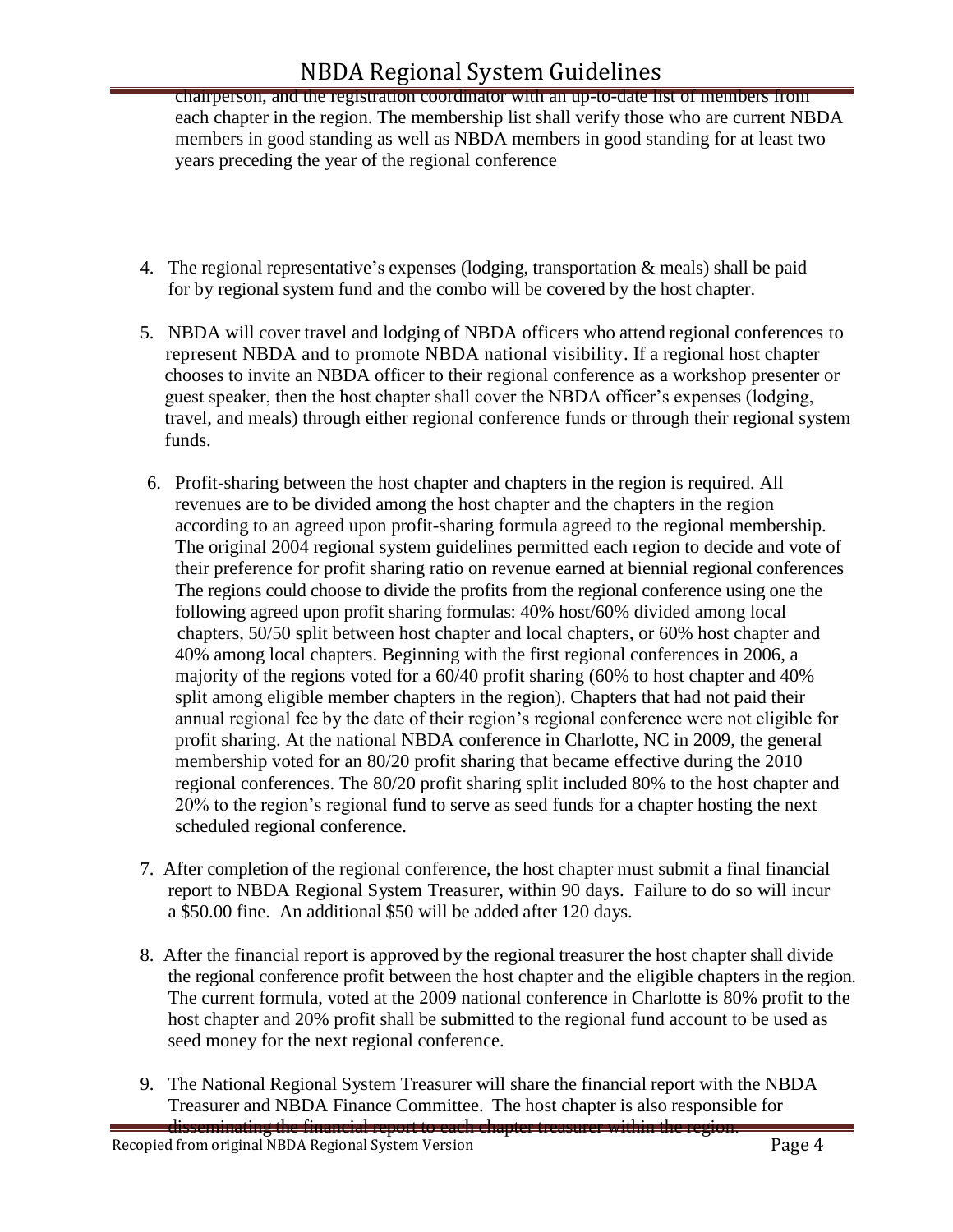10. The regional conference committee, not NBDA, is responsible for fundraising for their regional conference. All profits belong to the region.

### **Qualifications to host the Regional Conference:**

- 1. Record of payment of annual regional affiliation fee.
- 2. Submit IRS determination letter to the NBDA Treasurer and Regional Treasurer
- 3. Submit a letter of interest, with name of chairperson
- 4. Must have 501© status
- 5. Submit two months of bank statements to NBDA treasurer and Regional treasurer.

NOTE: The position of regional system treasurer has not yet been implemented. The NBDA treasurer currently oversees and manages the regional system funds.

#### Positions/Qualifications

1. NBDA Regional Treasurer

A regional treasurer will be appointed by NBDA Board members or NBDA Treasurer, is to oversee the regional funds during a 3 or 4 year transitional period. The Treasurer will serve as a bookkeeper; check writer, financial consultant to each region and serve on NBDA Finance committee.

- a. Length of term 4 years
- b. Limit of terms one term
- c. Can be removed from office by a majority vote (2/3) of the NBDA Board of Directors
- d. Monitor all regional representatives and regional conference activities
- e. Monitor all regional funds
- f. Communicate with NBDA officers
- g. Communication with regional representatives
- h. Provide consultation with each region regarding fundraising opportunities
- i. Send annual reports on the status of each regional representative
- j. Provide financial quarterly report to the NBDA Board
- k. Minimum age of 18
- l. Must have been a member of NBDA for a least 2 years
- m. Strong experience in finances & fundraising
- n. History of being active on a BDA committee
- o. Interested in the well-being of the BDA regional system and NBDA simultaneously
- p. Have Internet connections and a viable email account
- q. Capable of being neutral, fair, and unbiased toward his/her chapter or regional in